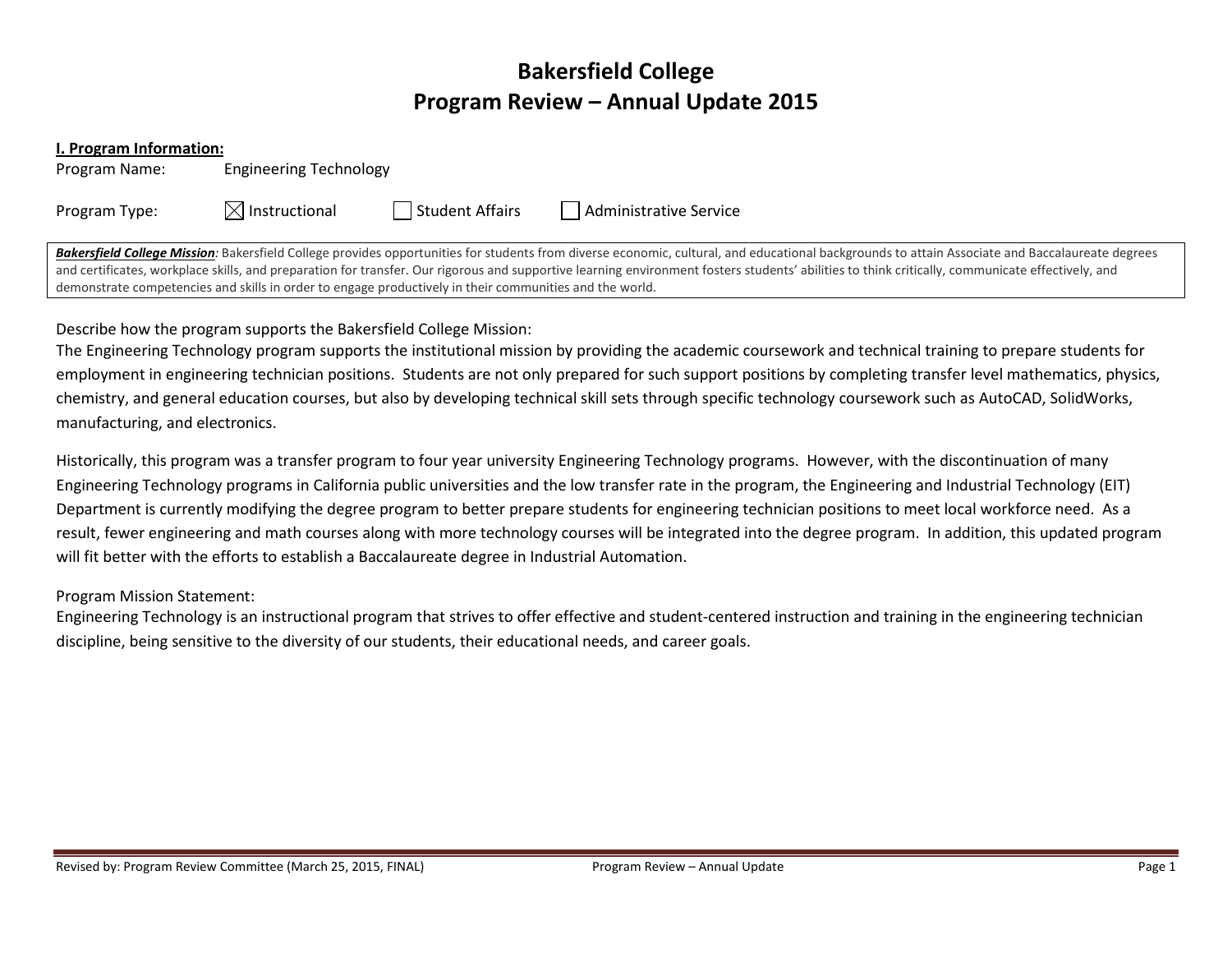## **II. Progress on Program Goals:**

A. List the program's current goals. For each goal (minimum of 2 goals), discuss progress and changes. If the program is addressing more than two (2) goals, please duplicate this section.

| <b>Program Goal</b>                                                                                                                        | Which institutional goals from the<br><b>Bakersfield College Strategic Plan will</b><br>be advanced upon completion of this<br>goal? (select all that apply)                  | Progress on goal achievement<br>(choose one)                                              | <b>Comments</b>                                                                                                                                                               |
|--------------------------------------------------------------------------------------------------------------------------------------------|-------------------------------------------------------------------------------------------------------------------------------------------------------------------------------|-------------------------------------------------------------------------------------------|-------------------------------------------------------------------------------------------------------------------------------------------------------------------------------|
| 1. Continue to<br>address the gaps<br>in core indicators,<br>Revised: Faculty<br>are investigating<br>female<br>enrollment                 | 1: Student Learning<br>2: Student Progression and Completion<br>3: Facilities<br>$\boxtimes$ 4: Oversight and Accountability<br>$\boxtimes$ 5: Leadership and Engagement      | Completed:<br>(Date)<br>Revised:<br>(Date)<br>$\boxtimes$ Ongoing:<br>2015-16<br>(Date)   | Much work still needs to me completed on<br>this goal.                                                                                                                        |
| 2. Revise the<br>engineering<br>technology A.S.<br>degree program<br>from a transfer<br>preparation to a<br>technician-<br>oriented degree | $\boxtimes$ 1: Student Learning<br>⋉<br>2: Student Progression and Completion<br>3: Facilities<br>4: Oversight and Accountability<br>$\boxtimes$ 5: Leadership and Engagement | Completed:<br>(Date)<br>Revised:<br>(Date)<br>$\boxtimes$ Ongoing:<br>2015-16<br>(Date)   | Proposal has been submitted to the<br>curriculum committee, however,<br>additional documentation has been<br>requested.                                                       |
| 3.<br>Develop a<br>collaborative<br>summer research<br>program with<br><b>CSUB</b>                                                         | $\boxtimes$<br>1: Student Learning<br>$\boxtimes$ 2: Student Progression and Completion<br>3: Facilities<br>4: Oversight and Accountability<br>5: Leadership and Engagement   | Completed:<br>(Date)<br>l Revised:<br>(Date)<br>$\boxtimes$ Ongoing:<br>2015-16<br>(Date) | A National Science Foundation<br>collaborative grant was applied for in<br>partnership with CSUB for which we were<br>no selected.<br>Other possibilities are being explored. |

### B. List new or revised goals (if applicable)

| <b>New/Replacement Program Goal</b> | Which institutional goals will be advanced upon  | <b>Anticipated Results</b> |
|-------------------------------------|--------------------------------------------------|----------------------------|
|                                     | completion of this goal? (select all that apply) |                            |
|                                     | 1: Student Learning                              |                            |
|                                     | 12: Student Progression and Completion           |                            |
|                                     | 3: Facilities                                    |                            |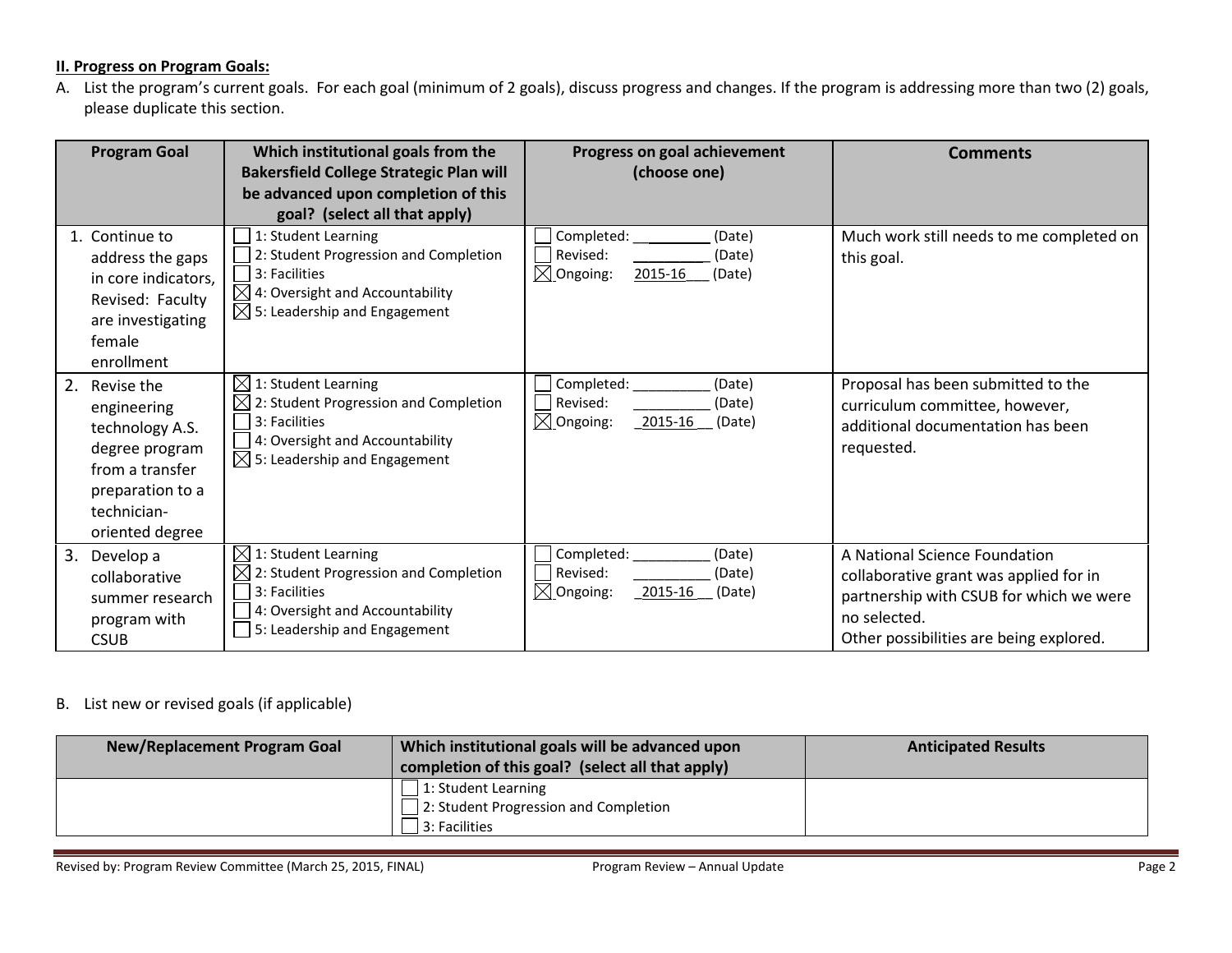| .<br>Oversight and Accountability<br>$\overline{a}$ |  |
|-----------------------------------------------------|--|
| Leadership and Engagement                           |  |

#### III. Trend Data Analysis:

Highlight any significant changes in the following metrics and discuss what such changes mean to your program.

- A. Changes in student demographics (gender, age and ethnicity).
	- Gender makeup continues to remain steady with approximately 13% of the students being female.
	- Age and ethnic composition closely parallels that of the entire college.
- B. Changes in enrollment (headcount, sections, course enrollment and productivity). The 2014-15 unduplicated headcount increased upward by 18% to 280. FTES increased to 62.6 in 2014-15, up from 51.5 in 2013-14. Last year FTES/FTEF productivity was 13.3 as a result of increased class sections, more students, and increased faculty, full-time and adjunct.
- C. Success and retention for face-to-face, as well as online/distance courses. The retention and success rates for engineering and engineering technology were 90% and 79%, respectively.
- D. Changes in the achievement gap and disproportionate impact (Equity). None.
- E.Other program-specific data that reflects significant changes (please specify or attach). All Student Affairs and Administrative Services should respond.

#### IV. Program Assessment (focus on most recent year):

A. How did your outcomes assessment results inform your program planning? Use bullet points to organize your response.

Within the last 5 years, only one A.S. degree in Engineering Technology was awarded and no transfers in Engineering Technology took place. Industry partners have indicated there is an increased need for technicians with stronger science and math backgrounds who could be employed in engineering support positions. Thus, the EIT department began the process of modifying the degree to better fit the local workforce needs.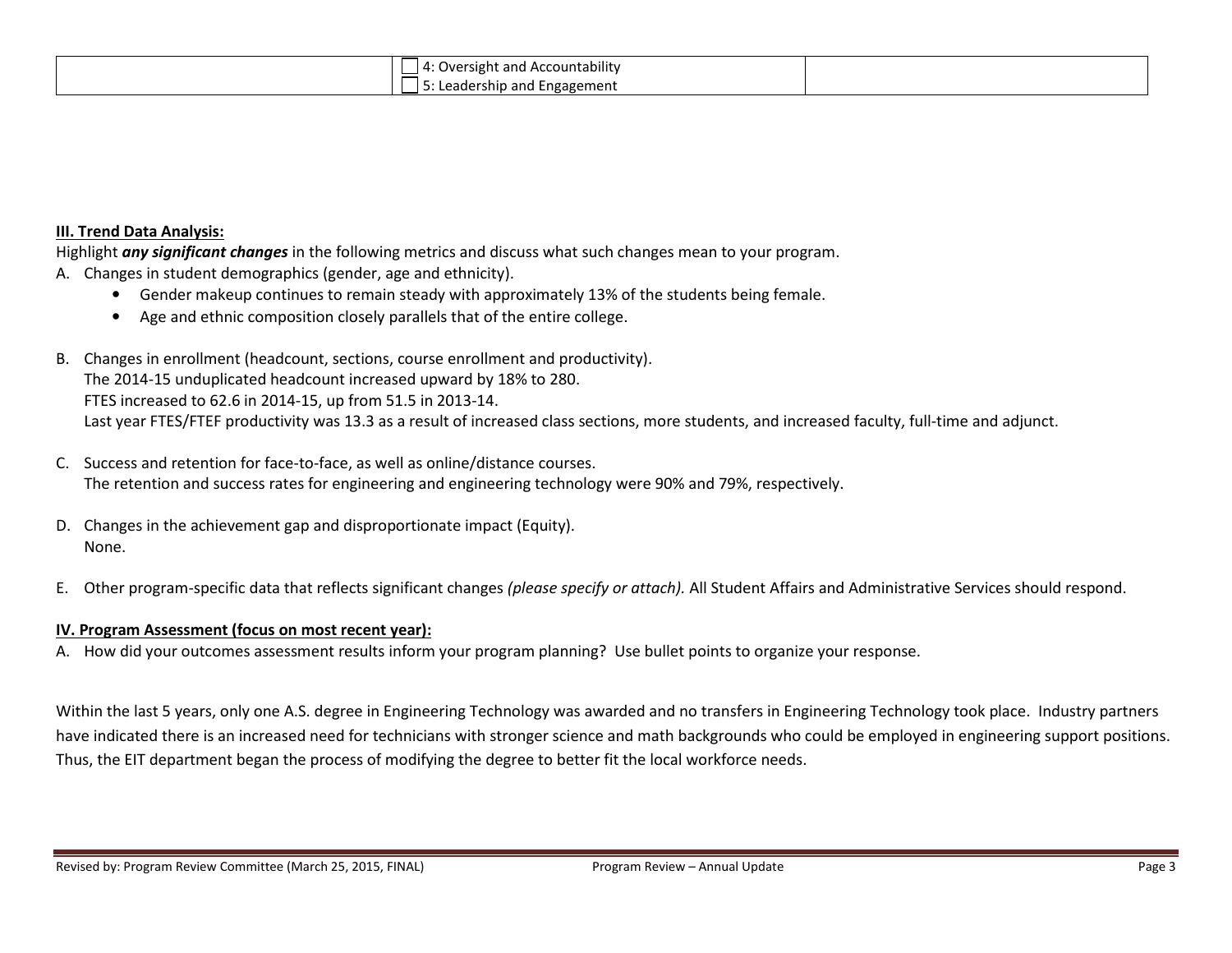The curriculum for the AS in Engineering Technology was updated and a proposal submitted to revise the program name to "Engineering Technician". The program is built on the requisite science and math skill suggested by industry, augmented by technical courses in electronics, engineering, industrial drawing, and manufacturing.

The proposal is in of additional elements before it can be submitted to the Chancellor's Office.

- B. How did your outcomes assessment results inform your resource requests? The results should support and justify resource requests. The EIT department is not making any resource requests at this time that directly relate to the engineering technology program.
- C. How do course level student learning outcomes align with program learning outcomes? Instructional programs can combine questions C and D for one response (SLO/PLO/ILO).

The new PLO's (and the assessments) for the revised engineering technology program are:

- 1. Students will think critically and evaluate sources of information for validity and usefulness in the solving of engineering problems. Assessment: Students will utilize industrial reference manuals and catalogs to develop solutions to design projects.
- 2. Students will communicate effectively in written, oral, and graphic forms. Assessment: Students will make presentations of team-designed projects and portfolios of coursework.
- 3. Students will demonstrate competency of the areas of analytical and technical skills required of an engineering technician. Assessment: Successful completion of courses required for the degree. Track degree awards.
- 4. Students will engage productively with various levels of industry and society by acquiring basic business and leadership skills. Assessment: Successful completion of BSAD B20 "Introduction to Business" to satisfy BC general education area D.2 and COMM B8 "Small Group Communication" to satisfy BC general education A.1.
- D. How do the program learning outcomes or Administrative Unit Outcomes align with Institutional Learning Outcomes? All Student Affairs and Administrative Services should respond.

## Institutional Learning Outcomes:

Think: Think critically and evaluate sources and information for validity and usefulness. Communicate: Communicate effectively in both written and oral forms. Demonstrate: Demonstrate competency in a field of knowledge or with job-related skills. Engage: Engage productively in all levels of society – interpersonal, community, the state and the nation, and the world.

E. Describe any significant changes in your program's strengths since last year.

Last year the program was taught by a combination of adjunct instructors and overload for full-time instructors. Despite this challenge the program saw an increase in students – 386 on census day versus 361 in 2013-14. This continues a positive growth trend that began in 2010-11. The number of declared majors in engineering and engineering technology has steadily increased from 485 in Fall 2010 to 734 in Fall 2014, indicating increased student interest in engineering-related studies.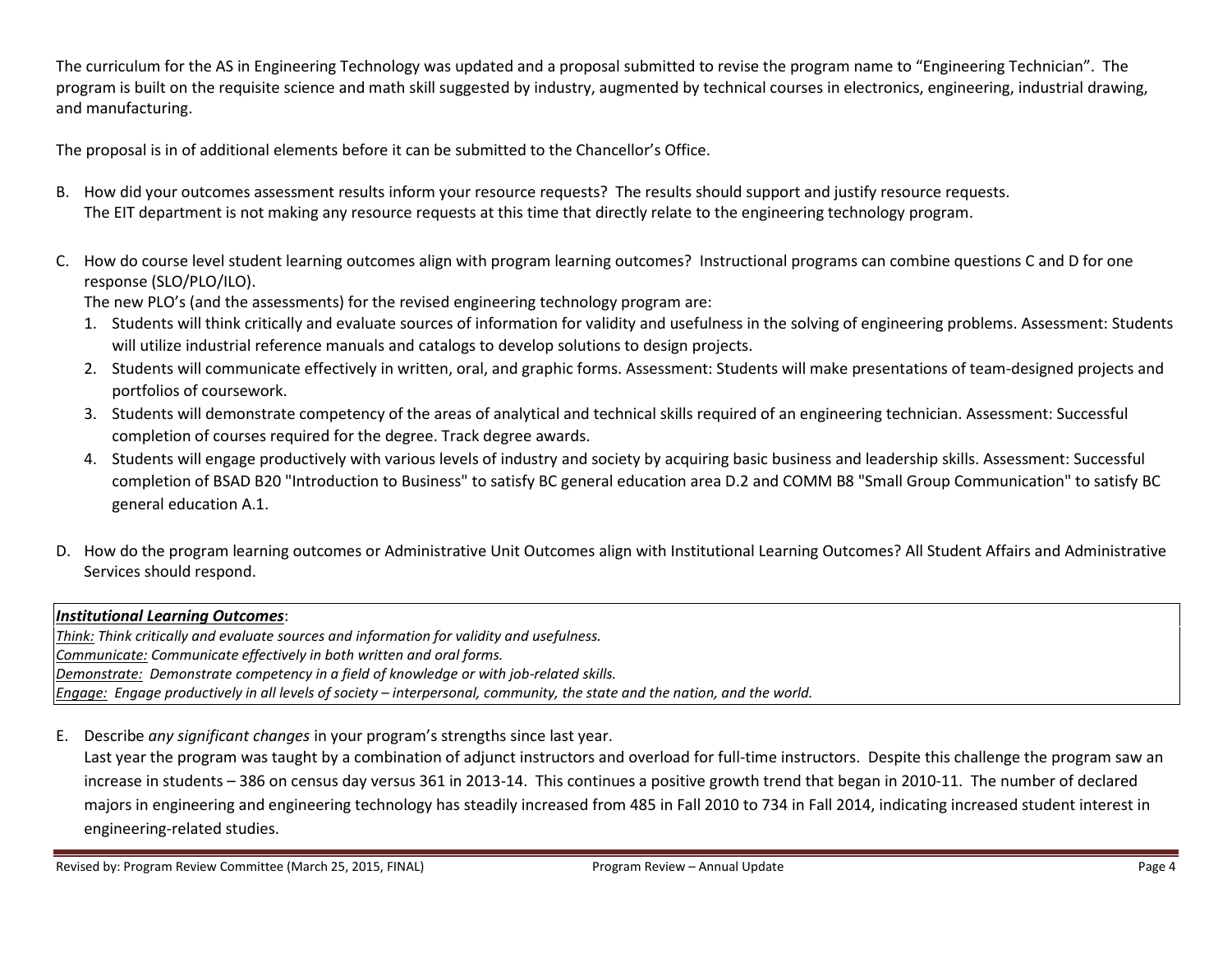Curricular Changes: Additionally, a significant curricular change to the Engineering Technology A.S. degree shifting it from a transfer degree to a technician training program has been submitted for approval. Faculty are in the process of making changes recommended by the curriculum committee in order to submit the proposal to the Chancellor's Office.

The College was selected to be one of the pilot Baccalaureate Degree Programs and will begin the BS in Industrial Automation program in Fall 2016. There will be coursework in the revised Engineering Technician program will provide a pathway by which students will fulfill admission requirements into the BSIA program.

- F. Describe any significant changes in your program's weaknesses since last year. No changes to report.
- G. If applicable, describe any unplanned events that affected your program.

V. Assess Your Program's Resource Needs: To request resources (staff, faculty, technology, equipment, budget, and facilities), please fill out the appropriate form. https://committees.kccd.edu/bc/committee/programreview

## Human Resources and Professional Development:

- 1. If you are requesting any additional positions, explain briefly how the additional positions will contribute to increased student success. Include upcoming retirements or open positions that need to be filled. None requested.
- 2. Professional Development:
	- a. Describe briefly the effectiveness of the professional development your program has been engaged in (either providing or attending) during the last year, focusing on how it contributed to student success. In June one faculty member attended an injection molding workshop to gain knowledge of the plastics industry.
	- b. What professional development opportunities and contributions can your program make to the college in the future? The faculty of this program could make presentations regarding the career opportunities and pathways that exist for students in the field of engineering technology.
- A. <u>Facilities:</u>
	- 1. How have facilities' maintenance, repair or updating affected your program in the past year as it relates to student success? The condition of the manufacturing technology facilities is sufficient for the courses offered. None.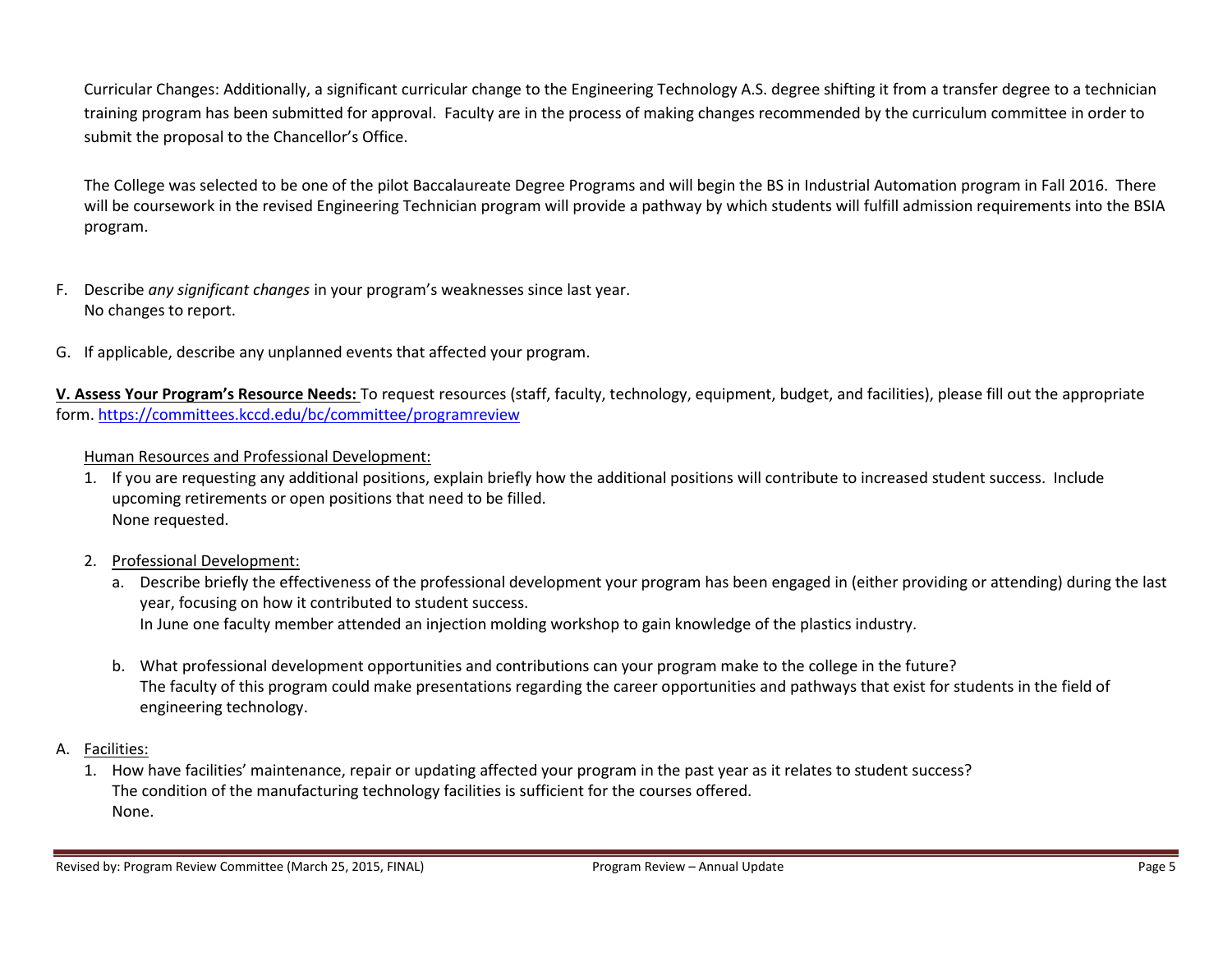- 2. How will your Facilities Request for next year contribute to student success? No new facilities requests.
- C. Technology and Equipment:
	- 1. Understanding that some programs teach in multiple classrooms, how has new, repurposed or existing technology or equipment affected your program in the past year as it relates to student success? None.
	- 2. How will your new or repurposed classroom, office technology and/or equipment request contribute to student success?
	- 3. Discuss the effectiveness of technology used in your area to meet college strategic goals.
- C. Budget: Explain how your budget justifications will contribute to increased student success for your program. No budget increases are being requested at this time for the manufacturing technology program. The full-time and adjunct faculty are working to plan curriculum that efficiently adds value for the College and the students without additional funding.

## VI. Conclusions and Findings:

Present any conclusions and findings about the program. This is an opportunity to provide a brief abstract/synopsis of your program's current circumstances and needs.

An adjunct instructor was hired to help teach the MFGT B1AB classes during the 2014-15. This adjunct instructor is highly qualified, having 30 year experience in the manufacturing industry as a machinist, shop owner, and quality assurance manager. His expertise quickly became a valuable asset to the manufacturing program. Student response has been very positive to his industrial and technical insight.

During the 2014-15 the sole full-time instructor for the manufacturing program served his first year as department chair of Engineering and Industrial Technology. This position includes 60% release time. The EIT department has nine separate programs, each with individual needs – automotive technology, architecture, construction technology, electronics, engineering, industrial drawing, manufacturing technology, welding, and woodworking/cabinetmaking. Engineering is a transfer program while the others are classified as CTE programs with advisory committees. In addition, the college was selected in January 2015 for to offer one of the baccalaureate degree pilot programs. This degree program, a Bachelor of Science in Industrial Automation, will utilize EIT faculty and resources from the electronics and engineering program. In 2014-15 EIT offered a total of 173 class sections and generated 610.5 FTES. The 2014-15 FTEF was 54.7. Each of these statistics began an upward trend in 2012-13, which will most likely continue as interest in EIT programs increase along with increasing student populations.

Although rewarding, the duties as chair of EIT are focused on the operations of the department – within each program and the department as a whole. It has been challenging and often difficult to devote the attention necessary to foster growth in the manufacturing technology program. It would be beneficial to the program to place it under the purview of the welding program, as both programs serve the needs of local metal fabrication industry. Welding and machining are